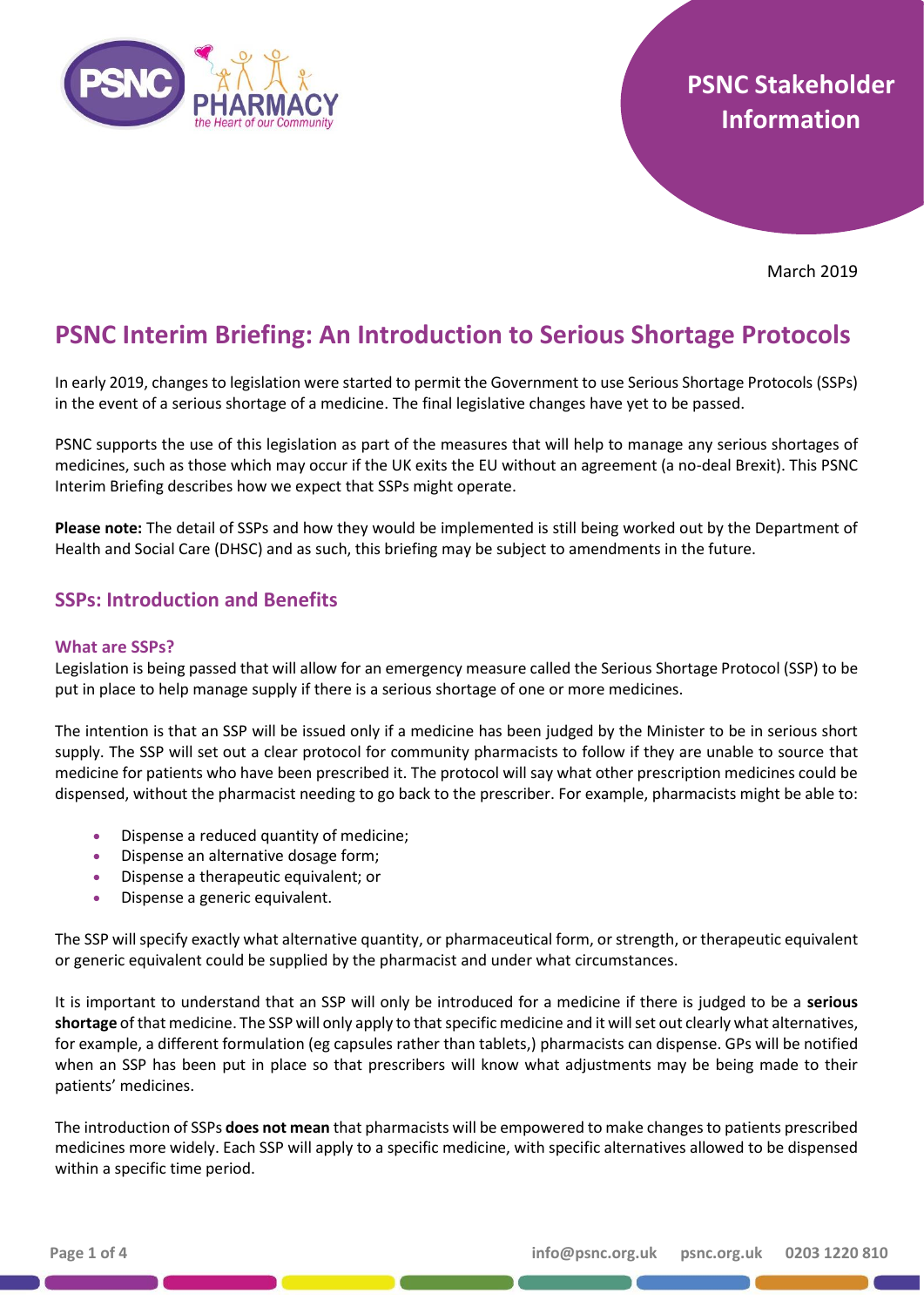

## **Why are SSPs being introduced?**

Serious Shortage Protocols (SSPs) are being introduced as an additional tool to help community pharmacies to manage any potential serious shortages of prescription medicines. Problems with the supply of medicines are not a new phenomenon and can occur for a number of reasons, for example where manufacturers have problems making or transporting medicines; or where more people are suddenly prescribed a medicine, which uses up supply. In recent years we have seen an increase in shortage problems for a combination of these reasons, and pharmacies are already having to spend a lot of time trying to source medicines for their patients. Factors such as Brexit planning and contingency may be adding to the ongoing issues.

Community pharmacies already work hard to manage supply issues when problems do occur to ensure that patients can get the medicines they need, when they need them. They may, for example, give 'staged' dispensing or owings (this is where the pharmacy gives patients some of their medicines and will ask them to come back to collect the rest of the prescription later); liaise with GPs to find alternative medicines that may be suitable; or make many phone calls to different suppliers to try to find the medicine.

SSPs will help community pharmacists to continue to supply patients with appropriate medication where a **serious shortage** of any particular medicine should occur, for instance following a no-deal Brexit. More broadly, the community pharmacy sector is working with Government and others on plans to ensure that the supply of medicines and medical devices is maintained after the UK exits the EU, including in a no-deal scenario. The legislation allowing SSPs to be introduced is being brought in alongside this but is separate from those wider Brexit preparations.

## **What are the benefits of SSPs?**

The Government says that the main benefit of a Serious Shortage Protocol (SSP) is that it should enable patients to continue to have access to treatment without undue delays. SSPs may also reduce pressure on general practitioners because when a serious shortage occurs, GPs will not have to see all patients who have been prescribed the affected medicine to issue a new prescription. In a situation with multiple shortages, SSPs could have an important role in reducing delays in getting patients their medicines and freeing up GPs' time.

# **SSPs: Considerations and Working in Practice**

## **What will pharmacists be able to do under an SSP?**

As explained above, a Serious Shortage Protocol (SSP) will only be issued for a particular medicine where the Minister judges there to be a serious shortage. The SSP could specify several potential actions which community pharmacists should consider for patients with prescriptions for the affected medicine. Pharmacists could be instructed that they could consider supplying:

a) a **different quantity** of the medicine specified within the original prescription;

b) a **different formulation** of the medicine specified within the original prescription;

c) a **generic version, alternative branded version or the separate constituent parts** of the named medicine specified within the original prescription;

d) a **different quantity, formulation or strength of biological medicinal product to that specified** within the original prescription; or

e) a **medicine with a similar therapeutic effect** to that specified within the original prescription.

For each of these scenarios, specific guidance will be provided on the alternative quantity, formulation, strength, name of generic or alternative branded version of the medicine which is authorised to be supplied under the SSP. SSPs are more likely to be issued to allow for alternative quantity, strength or pharmaceutical forms to be given, than for generic or therapeutic substitution.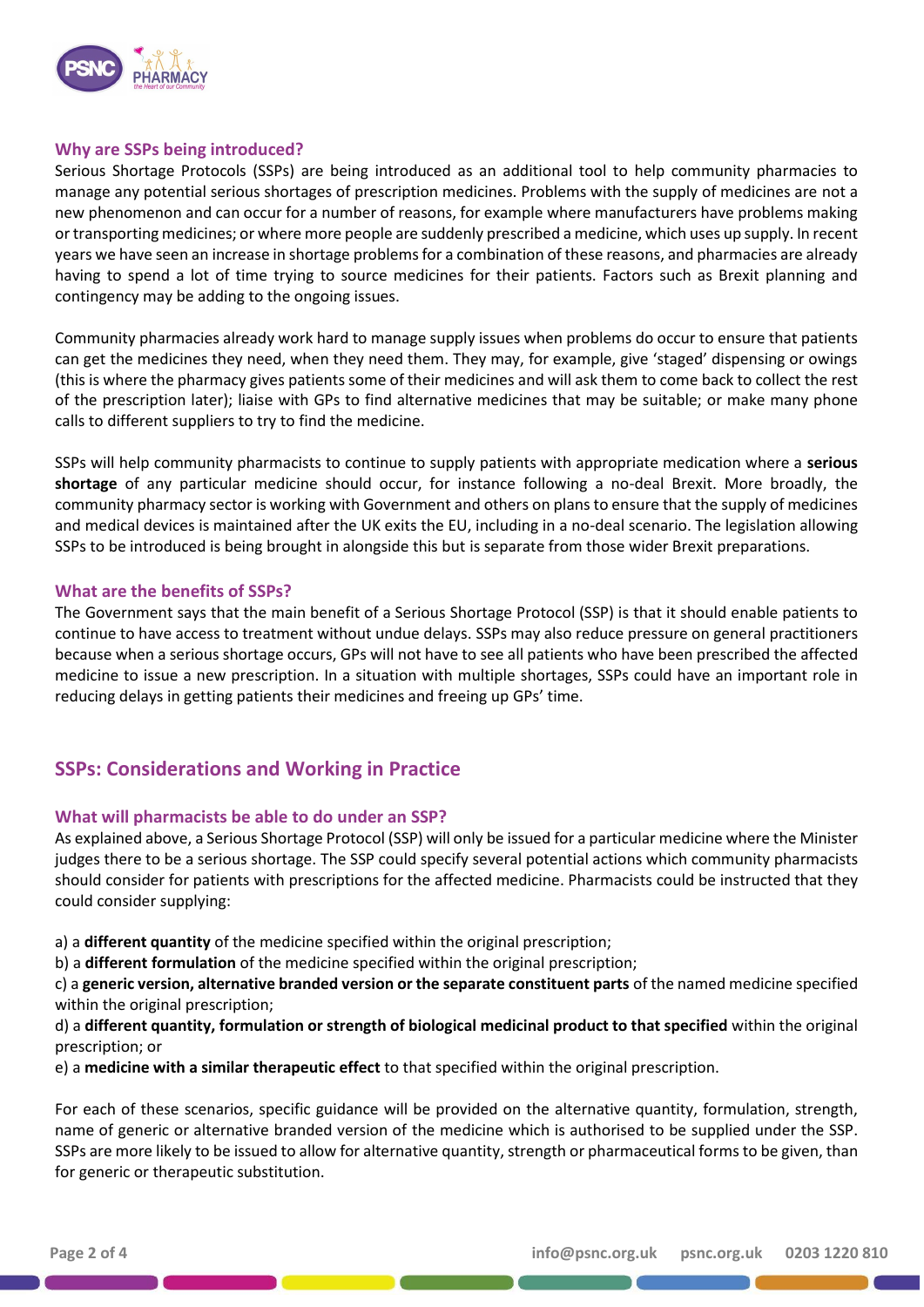

#### **When will an SSP be introduced?**

The Government will decide whether a medicine shortage is serious enough for a Serious Shortage Protocol (SSP) to be required. The Department of Health and Social Care (DHSC) receives regular reports from the pharmaceutical industry about issues which may potentially interrupt the supply of medicines and affect UK patients. In each case, DHSC assesses the risk to patients and decides what tools to use to mitigate the impact on patients. In future, this could include SSPs.

The triggers for considering an SSP and the protocol itself will depend on the medicine and the supply situation, including whether alternative medicines are available. Ministers have confirmed that an SSP would only be used when other measures to mitigate the impact of the shortages on patients have been exhausted or are likely to be ineffective. An SSP will also only be issued if clinicians advise that it is appropriate and after discussion with the manufacturer and/or marketing authorisation holder.

#### **How will an SSP be introduced?**

When a serious shortage of a medicine prompts Government to consider issuing an SSP, work will be undertaken by DHSC in collaboration with other health bodies, including the Devolved Administrations and NHS England.

If an SSP is to be issued, a panel of clinicians will decide on what is needed for each medicine, including naming specific medicines that are suitable alternatives. Any SSP would be time limited and the protocol would indicate the period during which it has effect. If and when the SSP is introduced, pharmacists will be given a set of clear instructions to follow when prescriptions for the affected medicine are presented to them.

A standard template is being developed to create an SSP. The authorised SSP will be published by PSNC and NHS England who will use their various communications channels to alert pharmacies to its publication. NHS England will also alert prescribers. PSNC is developing a page on its website so that pharmacies can easily access all the latest information and communications on SSPs[: psnc.org.uk/SSPs](https://psnc.org.uk/SSPs)